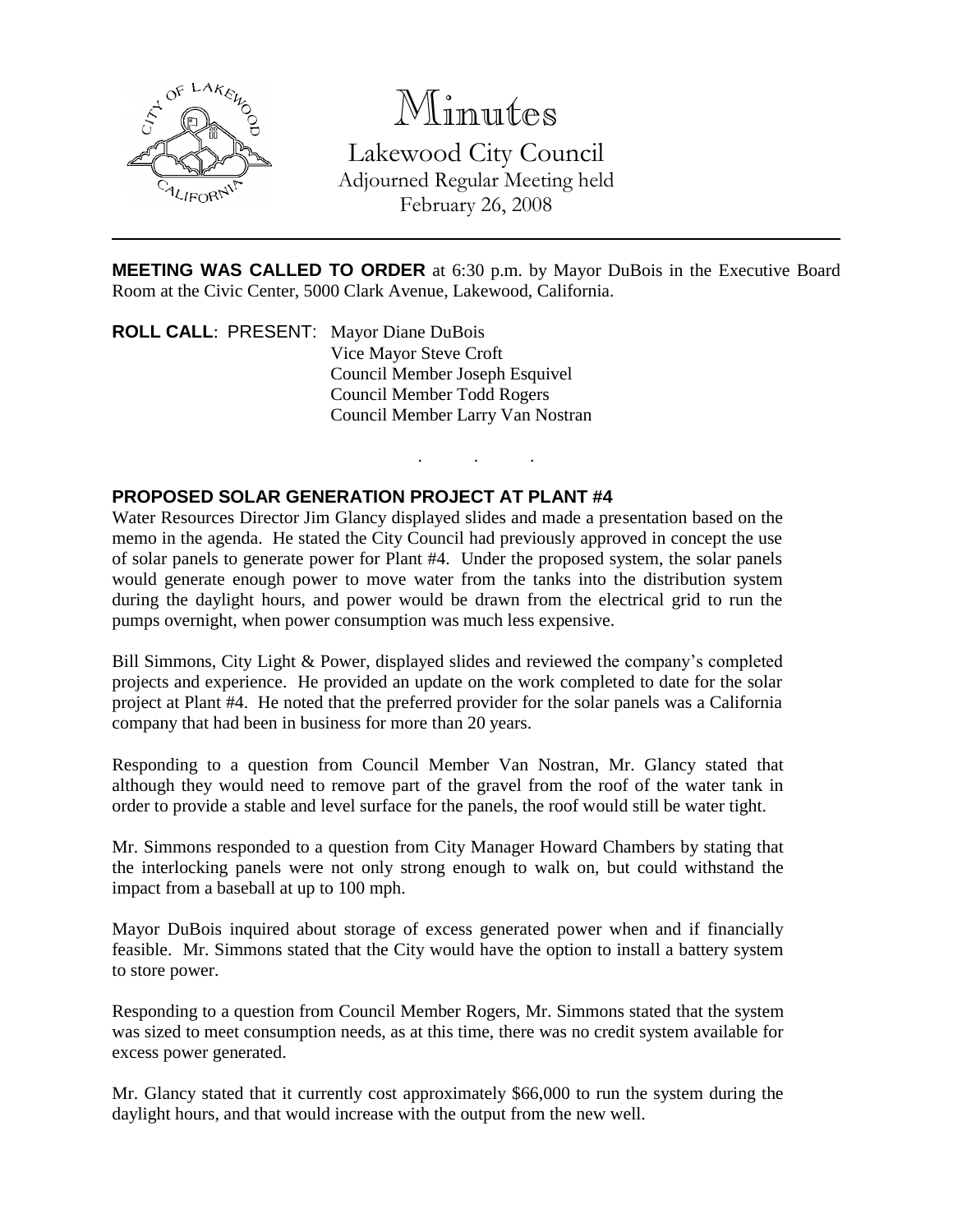City Council Minutes February 26, 2008 Page 2

### **PROPOSED SOLAR GENERATION PROJECT AT PLANT #4** - Continued

Council Member Van Nostran determined from Mr. Simmons that the panels would be cleaned on a monthly basis as part of the contract.

Vice Mayor Croft stated that the solar generated power would provide a cleaner and more reliable energy source, since the plant would not be dependent on Edison power or subject to power outages during peak summer months.

Administrative Services Director Diane Perkin reviewed the rate structure necessary to fund the solar project, noting that the proposed rate change would be spread over a three-year period. She stated that working closely with the Water Resources Committee, the rate structure had been designed so that those with the least to spend, would be impacted the least. She pointed out that the basic residential charge and the amount of water included would remain unchanged.

Vice Mayor Croft thanked the staff at City Light & Power (CLP) and the City staff for working with the Committee on this issue. He stated that this project provided an opportunity to do something good for the City's future and its residents. He also noted that with the increasing focus on global warming, there was the possibility for future credits for such a project.

Council Member Van Nostran stated that he had initially been hesitant about the project due to the impacts on Lakewood residents living on fixed incomes. But, he noted, with the matrix prepared by the Director of Administrative Services for the proposed rate structure, he felt he could fully endorse the project.

Mr. Simmons stated that the next step would be the issuance of a purchase order for the solar collector panels. He advised that the solar initiative credit from the State had been guaranteed until June 11th.

Responding to questions from City Attorney Steve Skolnik, Mr. Sam Balisy, Bond Counsel for CLP, stated that the five percent financing rate was really an estimate which could go down prior to finalizing the funding.

The City Attorney clarified that the execution of the whole package of documents for the project was dependent on the five percent rate and that should the rate rise, this matter would have to come back to the City Council.

The City Attorney suggested the Committee recommendation be modified to state, "Approve an agreement and necessary ancillary documents with City Light & Power, Inc. for the financing, installation and maintenance of a solar generation facility for Plant #4, with financing over a fifteen-year term and, upon approval by the City Attorney as to form, authorize its execution by the Mayor on behalf of the City."